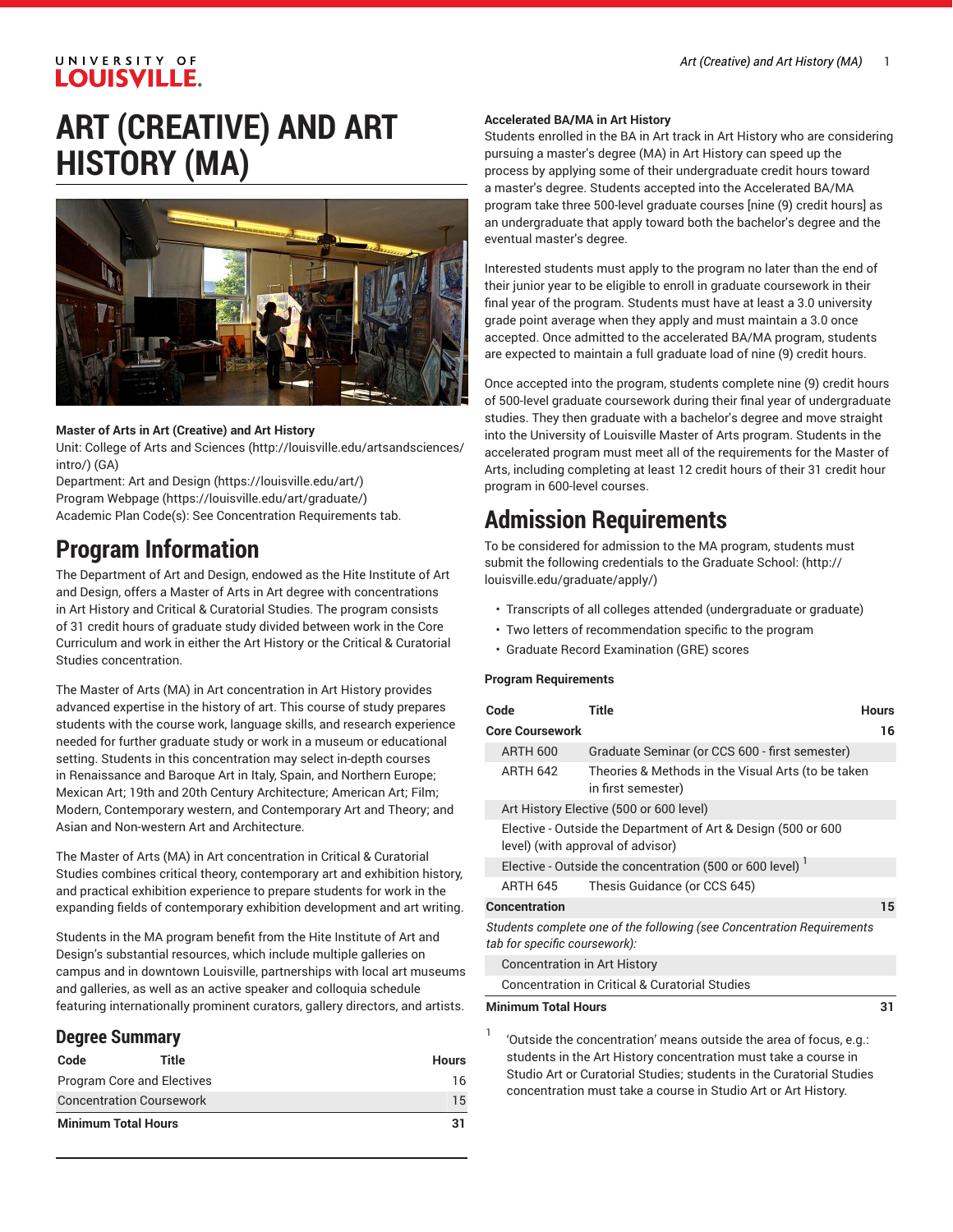### **Concentration Requirements**

All students must complete one of the following 15 credit hour concentrations in addition to the 16 credit hour program core (see Degree Requirements tab).

#### **Concentration in Art History**

Academic Plan Code(s): ARTCMA\_HIS

Upon admission to the program, students in the Art History concentration are expected to demonstrate competence in the history of art, equivalent to an undergraduate major.

Reading knowledge of one foreign language is required for the completion of the Art History concentration. This requirement should be met during the first year in the program, but must be met before enrolling for Thesis Guidance (ARTH 645/ARTH 646). Proficiency can be demonstrated in one of two ways:

- 1. Taking an examination administered by the department, scheduled in the fall and spring semesters; or
- 2. Completing the intermediate level of the language at the University of Louisville with a grade of B or better.

| Code                 | <b>Title</b>                                                                       | Hours |   |
|----------------------|------------------------------------------------------------------------------------|-------|---|
|                      | ARTH Pre 1750 - 3 credit hours, select one course from the following:              |       | 3 |
| <b>ARTH 542</b>      | <b>Special Topics</b>                                                              |       |   |
| ARTH 651             | <b>Topics in Ancient Art</b>                                                       |       |   |
| <b>ARTH 552</b>      | <b>Ancient Painting</b>                                                            |       |   |
| ARTH 553             | <b>Ancient Cities</b>                                                              |       |   |
|                      | ARTH 561/661 Studies in Medieval Art                                               |       |   |
|                      | ARTH 571/671 Studies in Renaissance Art                                            |       |   |
|                      | ARTH 581/681 Studies in Baroque Art                                                |       |   |
| following:           | ARTH After 1750 - 3 credit hours, select one course from the                       |       | 3 |
| <b>ARTH 521</b>      | Studies in Modern Art                                                              |       |   |
|                      | ARTH 525/625 Representations of Trauma in the Visual Arts                          |       |   |
|                      | ARTH 526/626 Studies in Contemporary Art                                           |       |   |
| <b>ARTH 542</b>      | <b>Special Topics</b>                                                              |       |   |
|                      | ARTH 593/693 Studies in Modern Architecture                                        |       |   |
| <b>ARTH 595</b>      | Studies in American Art                                                            |       |   |
| & ARTH 695           | <b>Topics in American Art</b>                                                      |       |   |
| <b>ARTH 597</b>      | Studies in Photographic History                                                    |       |   |
| ARTH 621             | Topics in Modern Art                                                               |       |   |
| <b>ARTH 623</b>      | History of Performance Art                                                         |       |   |
| ARTH 699             | <b>Topics in Urban History</b>                                                     |       |   |
|                      | ARTH NonWestern - 3 credit hours, select one course from the                       |       | 3 |
| following:           |                                                                                    |       |   |
|                      | ARTH 531/631 Studies in Asian Art                                                  |       |   |
| <b>ARTH 542</b>      | <b>Special Topics</b>                                                              |       |   |
| <b>ARTH 544</b>      | Pan-African Art: Form and Content                                                  |       |   |
| <b>ARTH 549</b>      | Contemporary Trends in African-American Art                                        |       |   |
| <b>ARTH Elective</b> |                                                                                    |       | 3 |
| <b>ARTH Elective</b> |                                                                                    |       | 3 |
| ARTH 643/644         | Independent Study (one optional independent optional<br>study course is permitted) |       |   |

Language (fulfillment of the language requirement is required during the first year in the program)

| i hesis |
|---------|
|         |
|         |
|         |

#### **Minimum Total Hours 15**

A minimum of 12 credit hours in the concentration, exclusive of Thesis Guidance, must be at the 600-level, of which at least nine (9) credit hours must be in Art History.

The concentration in Art History will conclude with a written thesis.

The thesis consists of a research paper demonstrating critical knowledge of relevant sources, skill in analysis and interpretation, and the ability to present the results in a well-organized and intelligent manner. The thesis must be defended in an oral examination.

#### **Concentration in Critical & Curatorial Studies**

Academic Plan Code(s): ARTMA\_CCS

Upon admission to the program, students in the Critical & Curatorial Studies concentration are expected to demonstrate competence in the history of art, studio art, or arts management equivalent to an undergraduate major and an interest in museum theory and work.

| Code                       | <b>Title</b>                                                         | <b>Hours</b> |
|----------------------------|----------------------------------------------------------------------|--------------|
| <b>CCS 647</b>             | Introduction to Critical and Curatorial Studies I                    | 3            |
| <b>CCS 648</b>             | Critical and Curatorial Studies II                                   | 3            |
| <b>CCS 649</b>             | Curatorial Internship                                                | 3            |
| ARTH (500 or 600 level)    |                                                                      |              |
|                            | Select one of the following 600-level Public Administration courses: | 3            |
| <b>PADM 600</b>            | <b>Foundations of Public Administration</b>                          |              |
| <b>PADM 603</b>            | <b>Policy Analysis and Program Evaluation</b>                        |              |
| <b>PADM 609</b>            | Nonprofit Management                                                 |              |
| <b>PADM 612</b>            | Grantsmanship and Fundraising                                        |              |
|                            | Written Thesis with Exhibition or Curatorial Project                 |              |
| <b>Minimum Total Hours</b> |                                                                      | 12           |

A minimum of 12 credit hours in the concentration, exclusive of Thesis Guidance, must be at the 600-level

The concentration in Critical & Curatorial Studies will conclude with a thesis exhibition or curatorial project. The exhibition or curatorial project may be produced in cooperation with the university's galleries, the Speed Art Museum, or other appropriate institutions authorized by the department. It should be a culminating experience occurring in the final year of study.

To fulfill this requirement, the candidate must submit a prefatory project proposal with the approval of their graduate advisor, produce or implement the thesis practicum proposed, and appropriately document the exhibit or project. This documentation will include exhibition or project materials such as press releases, announcements, wall texts, brochures and/or catalog, and digital and/or photographic documentation of the exhibition or project as well as other corollary documentary materials. The thesis project will also include a written portion, in addition to the practicum and documentation, that will provide a narrative basis in critical theory and current professional curatorial practice detailing the planning, implementation, and documentation of the project. The written thesis will be submitted in conformity with the